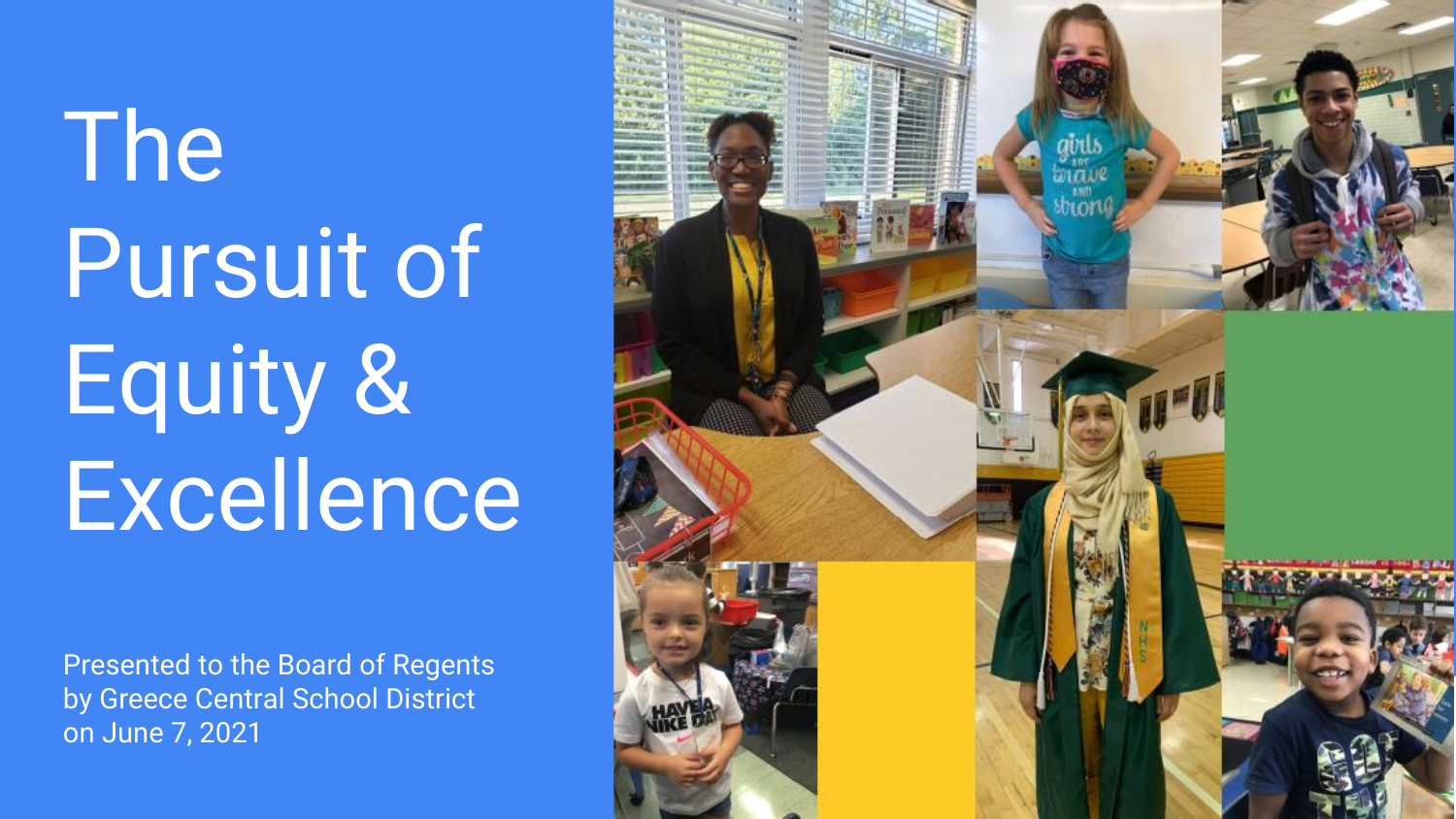#### GCSD Equity Journey

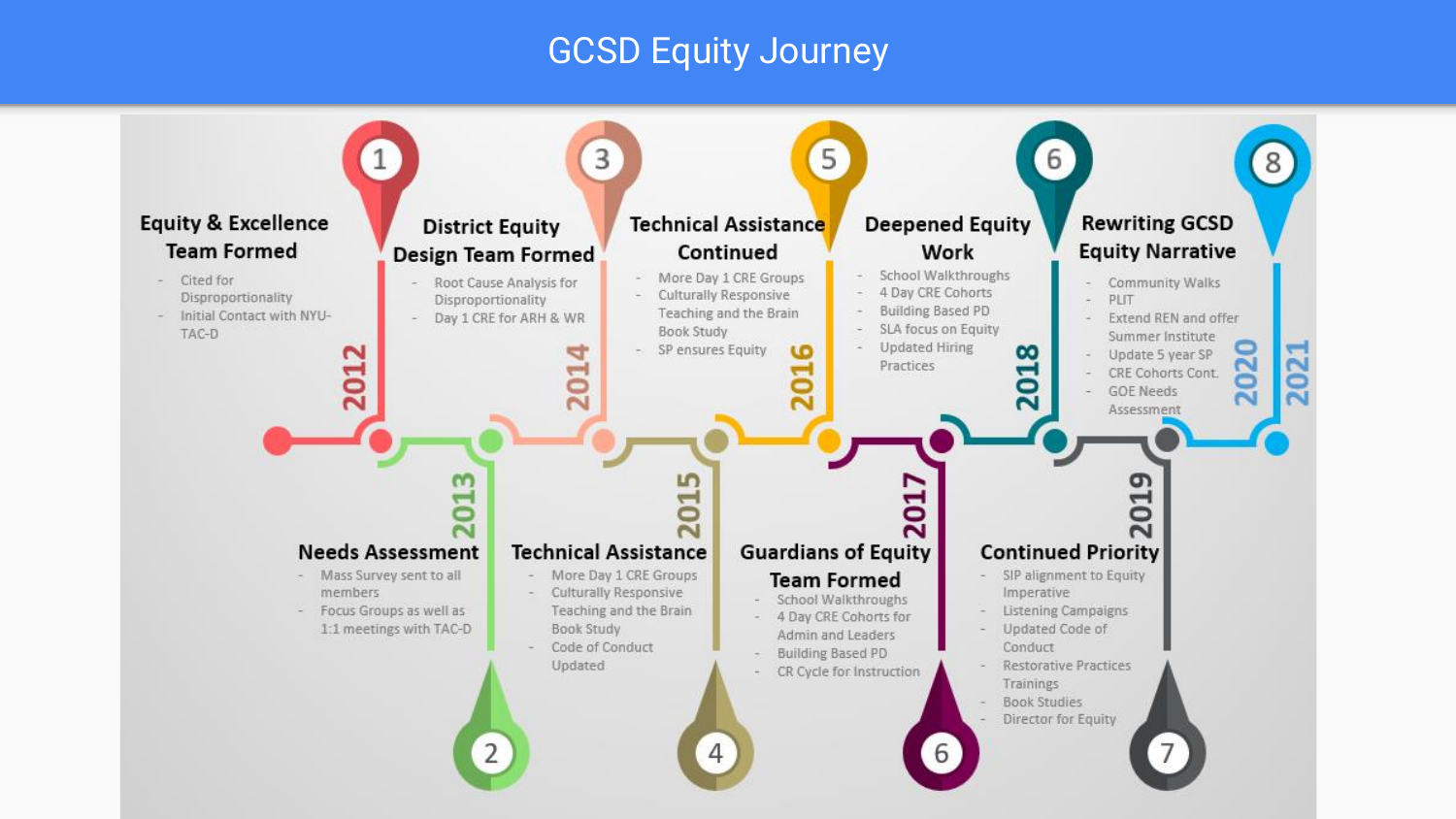## EnVision Greece 2022

- Released in 2017
- Explicitly calls out the need for equity and access
- Defines strategies and measurable goals for this work
- Publicly acknowledges the need

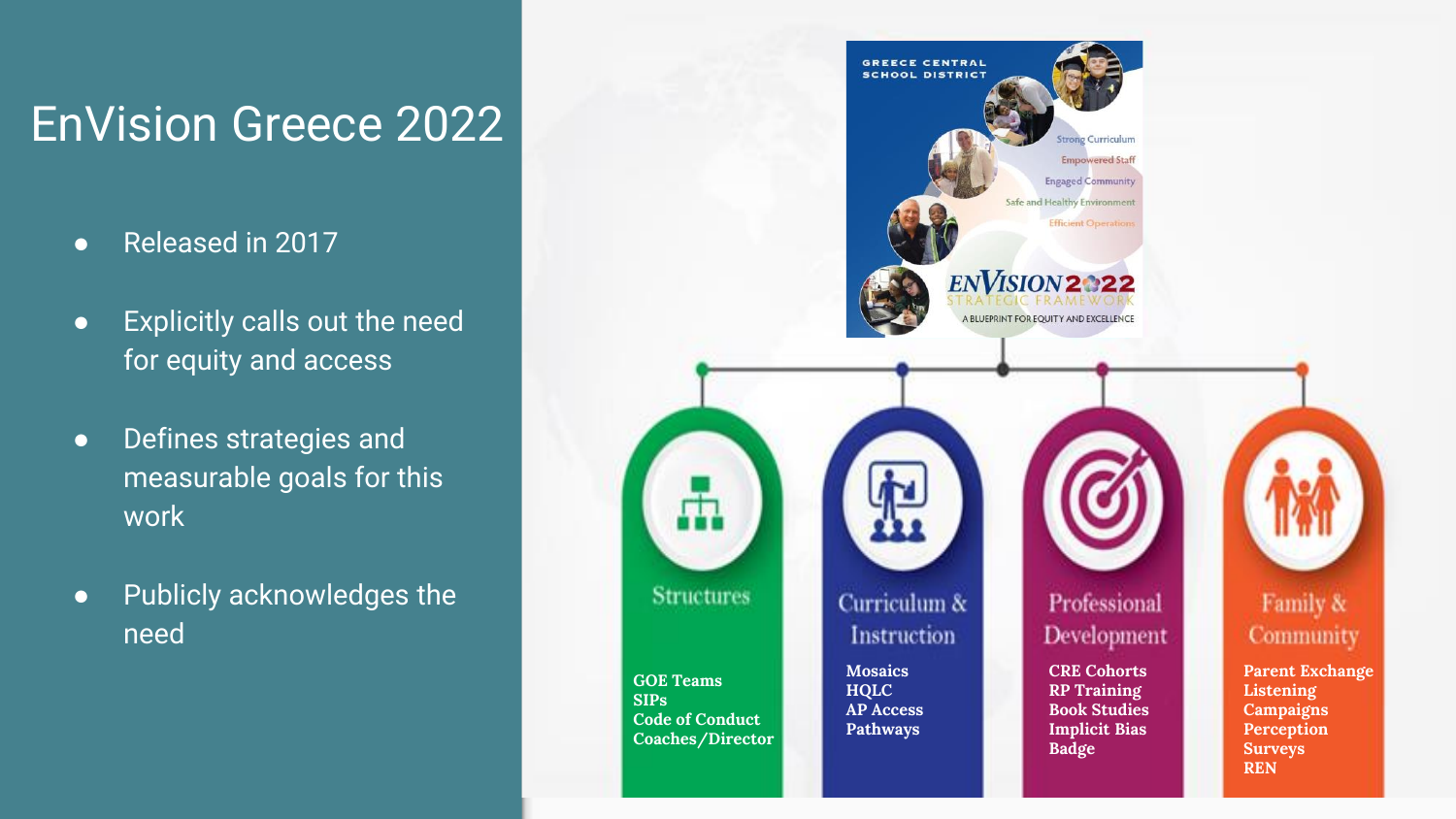#### **Structures**

- **Created an Equity Design Team and Guardians of Equity Teams**
- an Equity Lens ● **Updated Hiring Practices through an Equity Lens**
- **Developed an Equity Comprehensive Plan**
- **Began Equity-Based Budgeting Practices**
- **Deep Data Dives w/ Action steps**
- **Updated Approach to Interventions**

### **Curriculum & Instruction**

- **Created a curriculum review process**
- **Opened access to AP courses**
- **Created Career Pathways**
- **Developed High Quality Lesson Criteria**
- **Introduced the MOSAICS elective**
- **Created a book selection process**

## **Professional Learning**

- **Created a 4-day inhouse CRE Training for staff**
- **Trained staff from various job titles in Restorative Practices**
- **Hosted book studies**
- **Created Director or Equity and Teacher Equity Coach positions to lead our work**

## **Family & Community**

- **Adopted a Community Schools model**
- **Hosted monthly Parent Exchanges**
- **Sought voice through perception surveys**
- **Started "Listening" Campaigns**
- **Built and expanded the Regional Equity Network (REN)**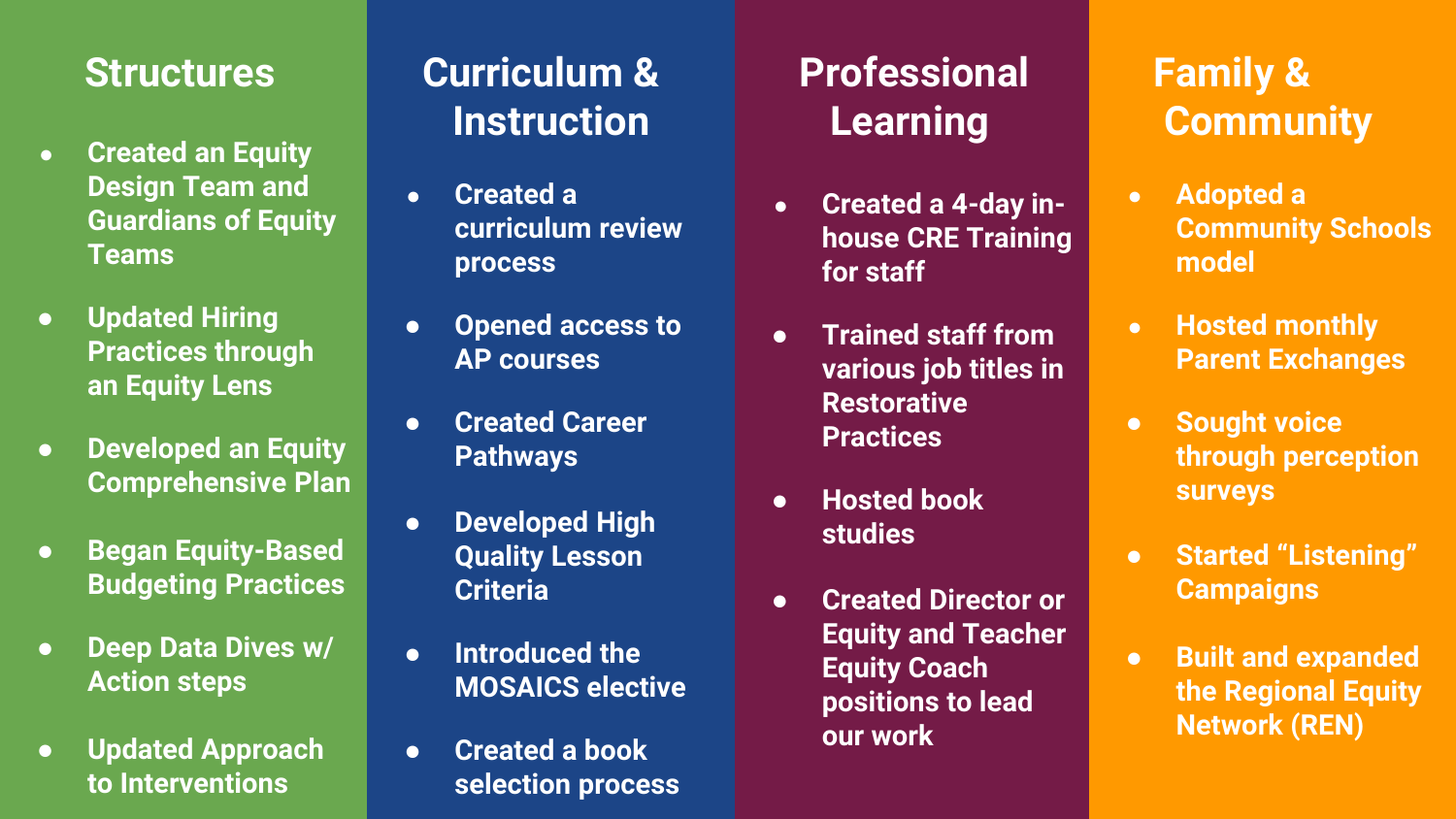#### Impact of Our Work